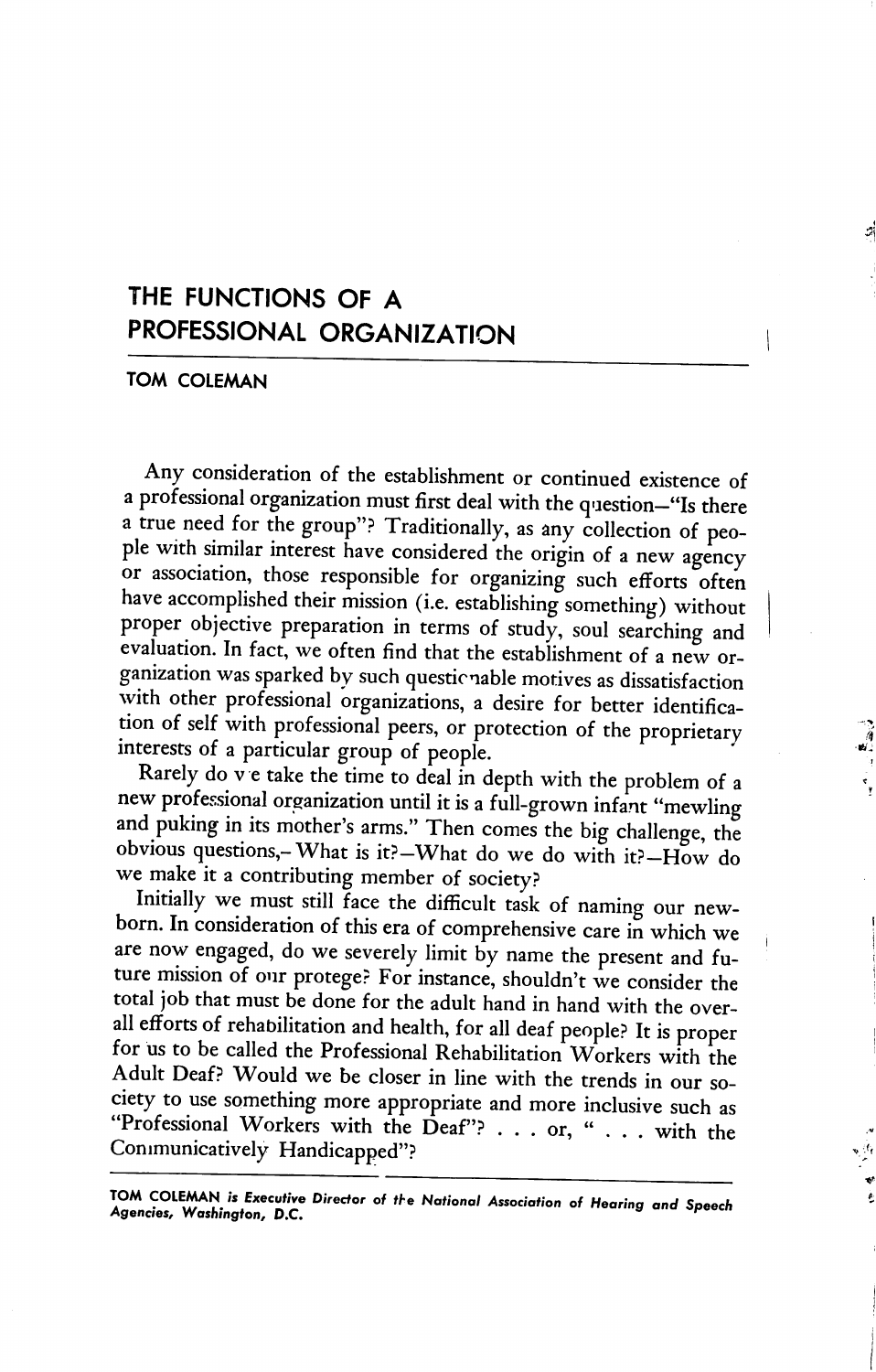Next we must decide on the purposes and objectives we would like to allege that our newborn association will follow in its developmental period. Will it be of such personality, intellect and prowess that only you and  $\iota$  (and God) can fully enjoy an association with it? Or will it be an intelligent, strong, but practical medium through which we can coordinate the abilities and activities of all who desire to help solve the problems of those who need our collective help?

Perhaps at this point you may think I am being unreasonable in my approach to the topic. However, at this time in history when our human and material sources are most inadequate for accomplishing the tremendous tasks facing those in rehabilitation and health, it seems necessary that we remind each other to give careful consider ation to the organization of any activity which may either make a needless encroachment on the time we have available to serve people or which further splinters the professional service world at a time when we must take a collaborative approach to comprehensive care.

Assuming that PRWAD has adequately faced up to the aforemen tioned thoughts, I will try from here on out in this paper to capital ize on the conduct and misconduct of other, more mature profes sional groups in attempting to offer you some guidelines on the func tions (or, if you please, responsibilities) of a professional organization. These have been gleaned from many years of fighting for and with such professional groups as physicians, dentists, audiologists and speech pathologists, educators, nurses and others.

Initially, the only reason for a professional organization to exist is to improve and increase productive services to patients or clients through a leadership that will insure the quality of the professional workers within the field. An organization such as PRWAD must constantly engage in the pursuit of excellence for the individual pro fessional as well as the total field in order that those we serve will be assured of the best possible care available.

In providing leadership you must not be influenced by proprietary and self-protective measures for the professional himself but rather you must concentrate on the nature and design of professional work ers in terms of the quality and quantity of services needed by those we serve.

Unlike some other professional organizations, do not attempt to establish status for your membership merely through allegation, pro motional activities or mandate. Rather let them also prove themselves to the public by their performance.

In terms of establishing and maintaining the professional qualities of your individual members, several interrelated activities must be established by PRWAD; education and training programs; a pro-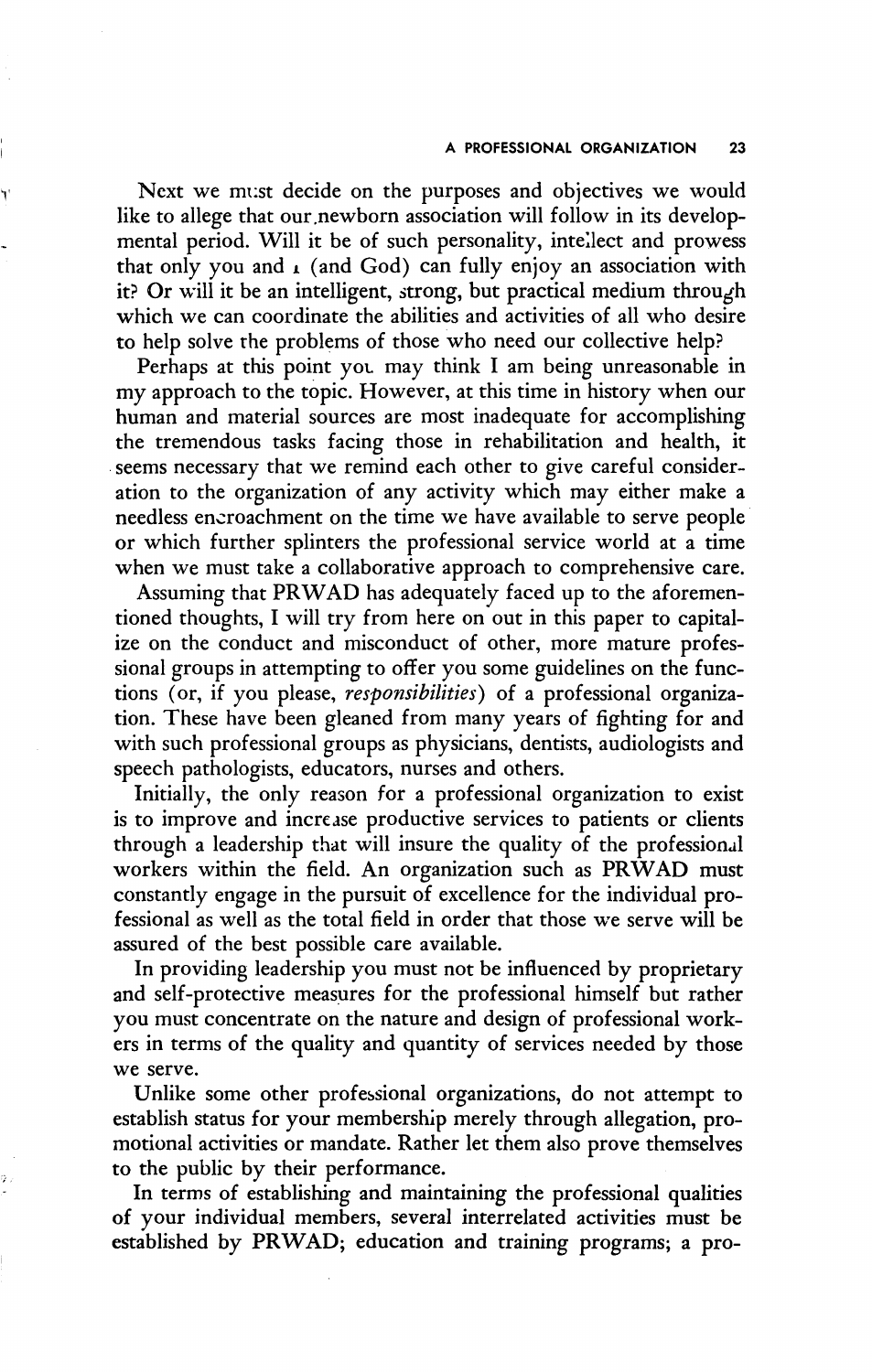## 24 JOURNAL OF REHABILITATION OF THE DEAF

gram for individual certification; consideration of state licensing laws; and some appropriate mechanism for enforcing a sound quality of professional performance.

Your education and training activities basically should be in the form of cont juation education, that is providing short courses and workshops designed to constantly update the knowledge of your membership. This in turn should be related to other activities . . . certification and licensing ... in the sense that these functions (which initially indicate that an individual meets certain basic educational and knowledge requirements) must be designed to provide periodic checks on an individual's ability to perform throughout his profes sional career. Present methods of certification or licensing for a pro fessional unfortunately approve him for lifetime practice unless he is found guilty of malpractice. Thus, in lieu of periodic re-exam ination and re-licensing to reasonably assure protection of patients/ clients, we must insist on certification and licensing programs which have mandatory continuation educational programming built into them. This can only be done through the initiative of the profession al organization involved and its acceptance of an outlook which con centrates on what is good for the client rather than for the profes sional.

Once effective programs for certification, licensing and continua tion education have been established, then some means for establish ing an appropriate mechanism (s) for enforcing professional per formance under these programs must be accomplished. In fact, such thinking should be involved during the formation period in order that our regulatory activities will have some system of enforcement built into the original programs. It is recognized that this is a most difficult area for concentration, solution and activation. However, if it is not accomplished by the professionals themselves, it is reason able to anticipate that some enforcement will be activated by a nonassociated regulatory group.

Another major responsibility of a professional organization should be that of serving as a "feedback" or sounding board for educational programs. This continuing activity involves objective and subjective evaluation of the graduates of training programs in your field and providing feedback to the institutions as to the strength and weak nesses of curricula in terms of their adequacy in preparing young professionals for participation in the reality of a work situation. It is assumed that the wisdom of your leadership will assure that this is done in full collaboration with those responsible for the educational programs.

Besides the aforementioned continuation educational programs,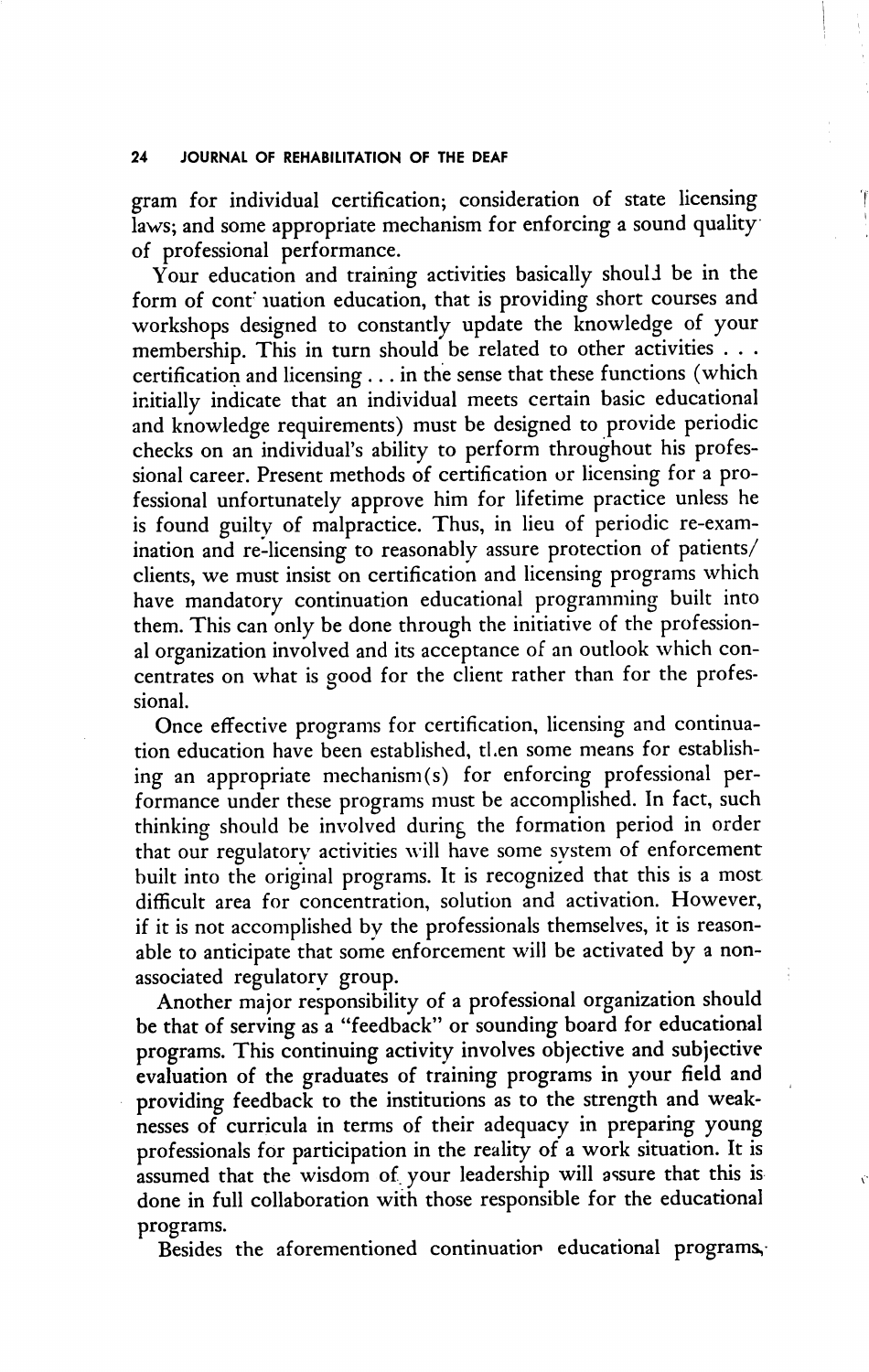other continuing communication efforts also are important to any professional organization. Recognizing that most of your member ship is involved with services to people, your journal-type publications basically should be in the form of practical articles which di rectly assist a member with his ability to improve and increase ser vices to clients. Various informational pamphlets, often in collabora tion with other professions, should be made available to your mem bership for distribution to clients and/or relatives to reinforce the oral guidance and recommendations that you provide from time to time. Audio-visual materials should be developed for such important programs as recruitment, client and family education as well as gen eral education of the public. One important area of communication which must be activated and constantly maintained is that of relat ing the work of your profession to other professional disciplines in order that they might be aware of (and therefore encouraged to use) the unique services that you provide.

Active programs in research and studies also must be inherent to your organization. These should be conducted in various areas, in cluding those concerned with improving the methods of providing services to people, training and use of supportive personnel, improv ing the transmission/reception/utilization of informational and edu cational materials, improving the multi-disciplinary or team approach to rehabilitation of the communicably handicapped, and many other important areas. Some of your leaders also should be constantly studying the trends as well as proposed changes in such fields as health, rehabilitation, education, welfare, employment and so forth in order that they can do a better job of planning for your immedi ate and long-range future.

Naturally there are many other areas of activity that should be conducted by a professional organization . . . such as their participa tion in legislative activities, liaison with other national organizations, and the development of preventive measures which ultimately would one day work us all out of our present jobs. All of these are geared to one single objective ... providing greater services to people, both quantitatively and qualitatively.

As you conduct the programs of your organization certain pitfalls should be avoided. Perhaps the most important of these is controlling your efforts in order that your consideration is not on developing status for the professionals but rather developing high quality profes sionals to provide services to people. Along with this would be avoid ance of the proprietary attitude often developed by professional or ganizations, i. e. failing to involve other professions and organizations in a comprehensive approach to the people we are attempting to re-